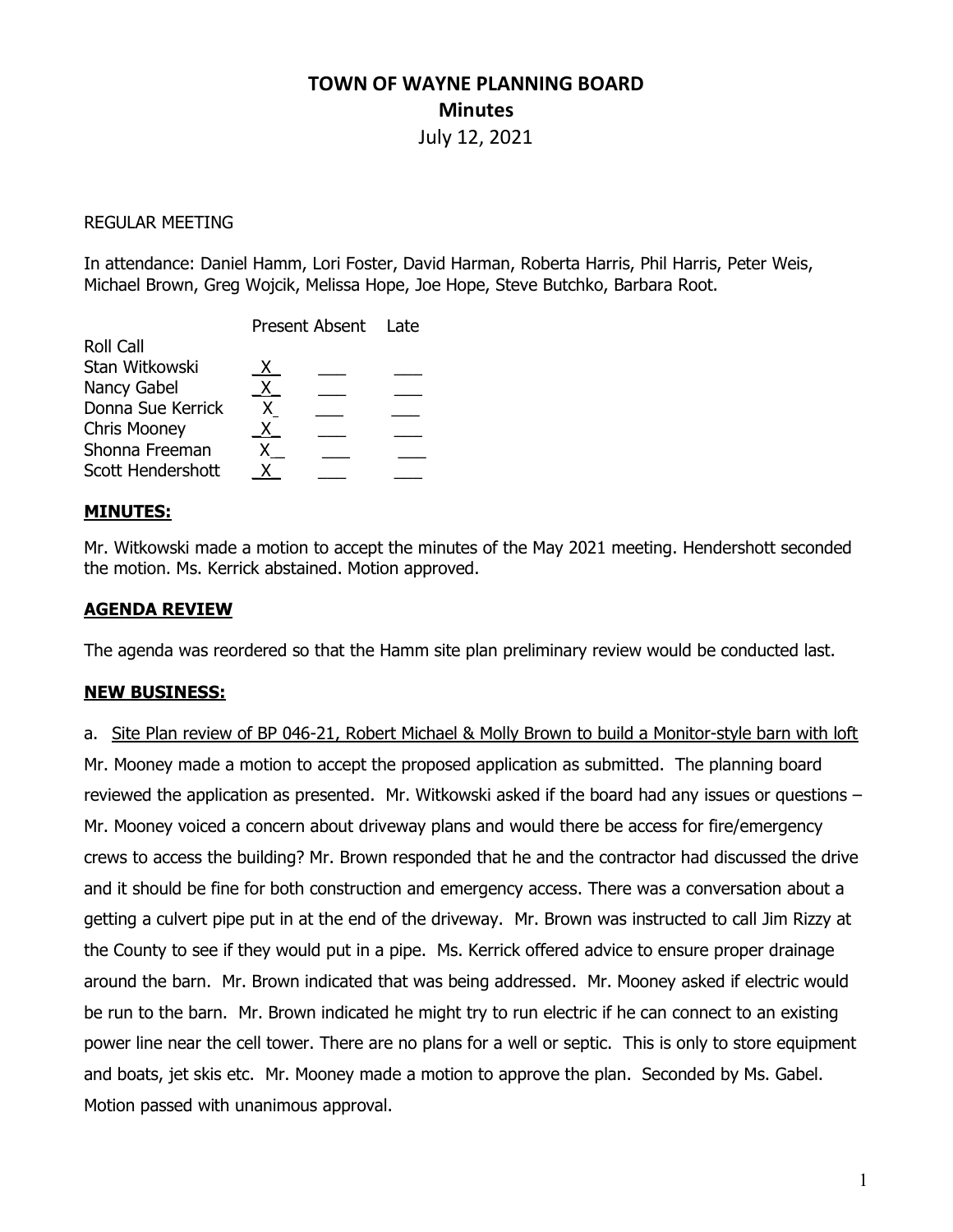## b. Site Plan review of BP 051-21, Greg Wojcik to build cabin

 Mr. Mooney made a motion to accept the proposed application as submitted. The Board reviewed the submitted materials. A type II SEQR can be waived and there are no view shed issues. Mr. Wojcik intends to build a "Tiny Cabin." Mr. Witkowski pointed out that New York State has enacted new code for "tiny structures," and the cabin must conform to said code. Mr. Mooney asked if there was a viable well on the land and what are the septic plans? There is an existing well that needs to be tested for viability and a holding tank will be used for septic. Mr. Mooney asked about access to the planned septic location for pumping trucks. Ms. Gabel called the question on the motion. The application was unanimously approved.

## c. Preliminary Site Plan review, Dan Hamm for an event venue

Mr. Witkowski began the review by reading the procedure for a preliminary review from the Land Use Regulations. He indicated that this is not a public hearing and public comments will only be allowed at the discretion of the board. Comments and Questions from the gallery are to be directed to the planning board only.

Mr., Hamm want to put up an event venue that can accommodate up to 300 people. He also indicated he intends to plant the 10 acre parcel with grapes and hops. He provided the board with a rough sketch of the property and proposed structures. There is an existing home that is large and is currently in use as a short-term rental. Mr. Hamm would construct an additional 60x70' event building open on three sides but with some sort of doors or sliding walls that can be closed for inclement weather.

Ms. Kerrick asked how the 10 acre plot would be accessed. Mr. Hamm said he would like to pursue an easement with NYSEG in the future to allow for greater access. Longer term he would like to perhaps purchase the parcel from NYSEG.

Mr. Witkowski enumerated issues he has identified with the proposed plan:

- a. Traffic the plans call for parking of 164 vehicles. What are the plans to provide emergency access to the venue? Hyatt Hill is a very narrow road – again that creates access problems for large vehicles.
- b. Sanitary system Mr. Hamm explained he planned a 2000 galloon septic tank to act as a settling tank, then the gray water would flow to a 1500 gallon septic tank, then it would hit the leach field. Mr. Witkoski asked if the Caters and party guests would be using this system. Mr. Hamm indicated that they would. Mr. Witkowski then stated that would put the septic system into the realm of a commercial public facility and the Department of Health would have to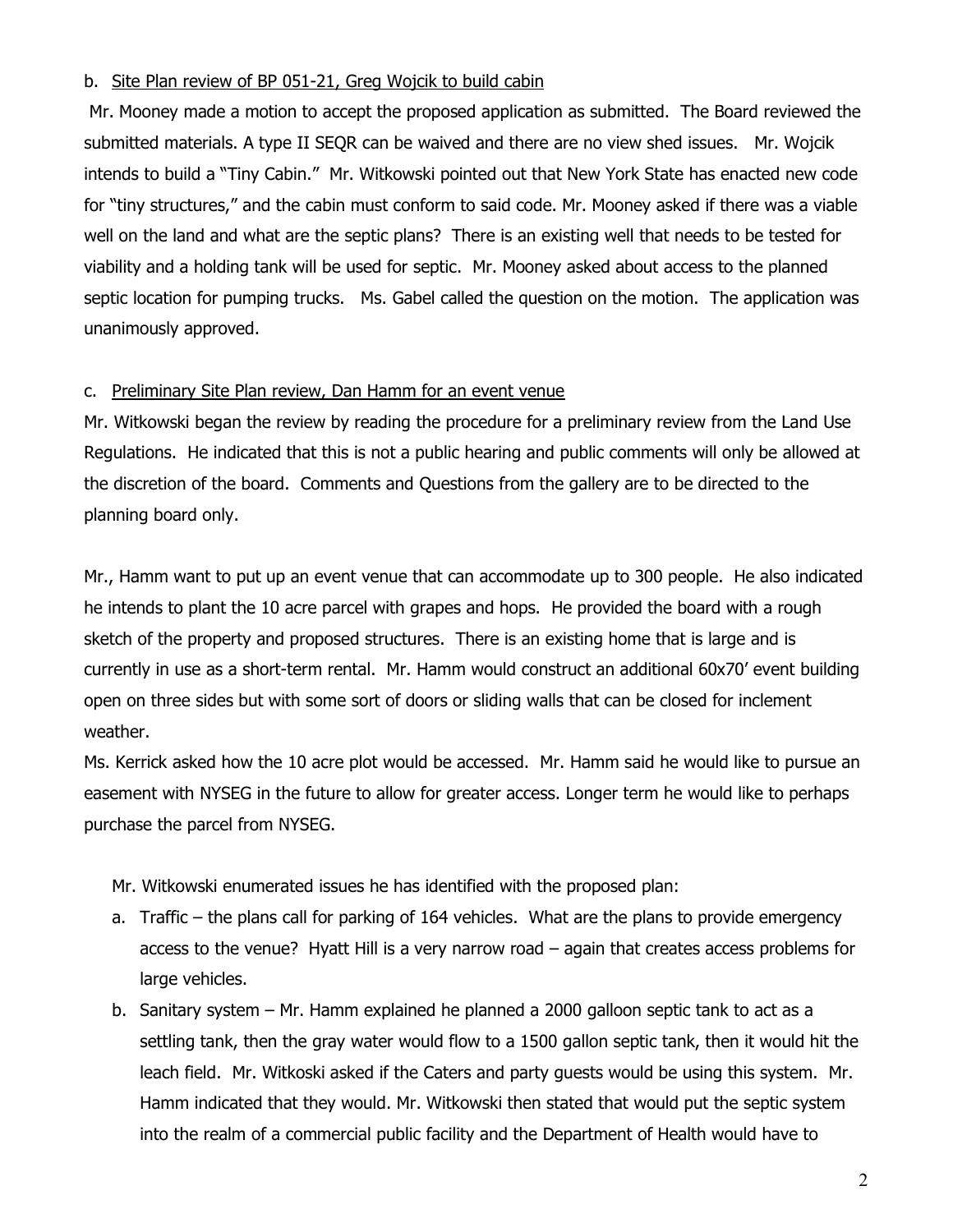approve a commercial septic system. Mr. Hamm asked about using Port a pots for events. Mr. Witkowski cited the LUR and portable bathrooms are only allowed for one week, unless it is a construction site.

- c. The Parking Lot the size of the parking lot with required a Department of Conservation review and permit. The Intensity of lot use/coverage will almost be 50% of the plot proposed for the event venue.
- d. Hosting Catered events each Weekend this will require permitting from the Department of Health and obtaining an Alcohol event permit for each event.
- e. Neighborhood disruption brining 300 people into a residential area for 10-15 events each year will have a detrimental effect on the health, safety and welfare of the full-time residents.
- f. Short-term rentals the temporary residents in for a day or two only are displacing those seeking affordable long term rentals. Further, short-term rentals encourage drinking, partying etc. and without an on-site landlord inebriated guests can cause noise and security problems for the neighboring houses.
- g. Traffic and engineering studies If a traffic or engineering studies are requested, the cost of the study would fall on the applicant.

Mr. Hendershott asked how many events Mr. Hamm intended to host each year? Mr. Hamm replied his plan was to hold 15 to 20 events each year. Mr. Hendershott said that would be an event each weekend during the warm weather months. Next, Mr. Hendershott who else is providing venue of this size? Mr. Hamm indicated that the Four Seasons in Penn Yan could host 300. Mr. Hendershott also reiterated Mr. Witkowski's concerns about traffic congestion caused by up to 300 cars trying to enter or exit St. Rt 54 at the start or conclusion if an event each weekend.

Mr. Witkowski opened the floor for questions and comments from the gallery,

Lori Foster – has lived nearby for eight years and specifically bought her home on Hyatt Hill to be in a quiet, dark, low traffic location.

Dave Harmon – He is concerned that allowing this venue to be developed would set a precedence for other such uses in the neighborhood.

Loir Harris – Noise is a concern. Already, there is a noise problem with the house being used as a short-term rental with partying and inebriated guests.

Melissa Hope – Asked if Mr. Hamm can proceed with any building or lot alteration without a permit? She also stated she will not support the development of the party venue.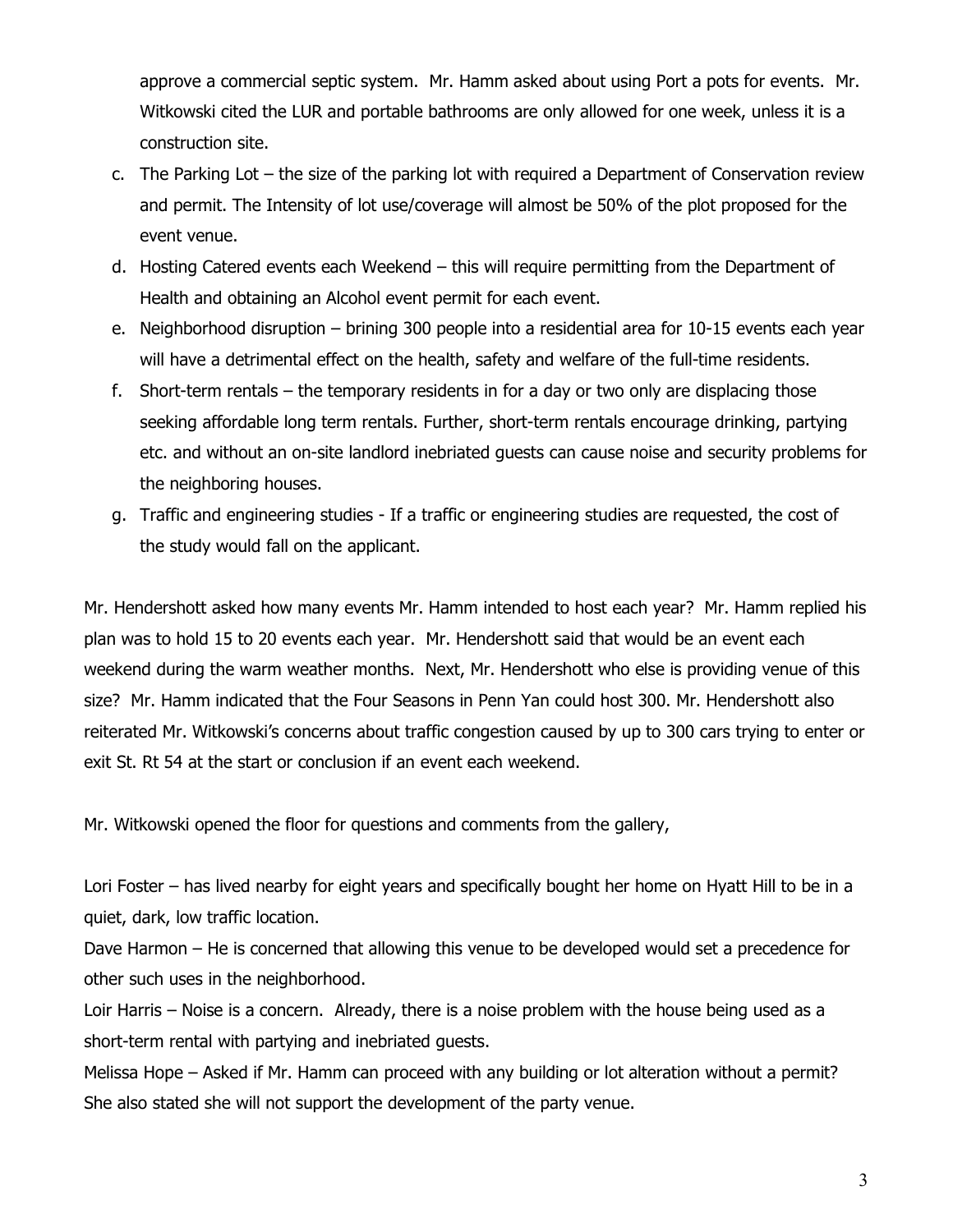Mr. Witkowski closed public comments.

Board members shared additional concerns including:

- a. the impact of the proposed traffic load on the maintenance of Hyatt Hill Road.
- b. traffic safety as cars also would be entering County Route 26
- c. if motor coaches were used to bus guests to the venue, that would create other issues to allow for safe access of vehicles of that size.
- d. guests trespassing on private property during and after official functions.
- e. increased foot traffic on Hyatt Hill as event guests might walk down and back to the restaurants, wineries and pubs
- f. Mr. Witkowski also noted that a SEQR would be required for this application.

Mr. Witkowski invited Mr. Hamm to consider the points that came up during this preliminary hearing and proceed with his application. Mr. Witkowski then enumerated the potential outcome for any planning board application:

- 1. Approved as submitted
- 2. Approved with conditions
- 3. Denied

Roberta Harris asked how to submit letters to the board about this application. Mr. Witkowski gave her information.

Phill Harris asked it this is an allowed use in this district. Mr. Witkowski read the definition of a community space, and yes, this is an allowed use.